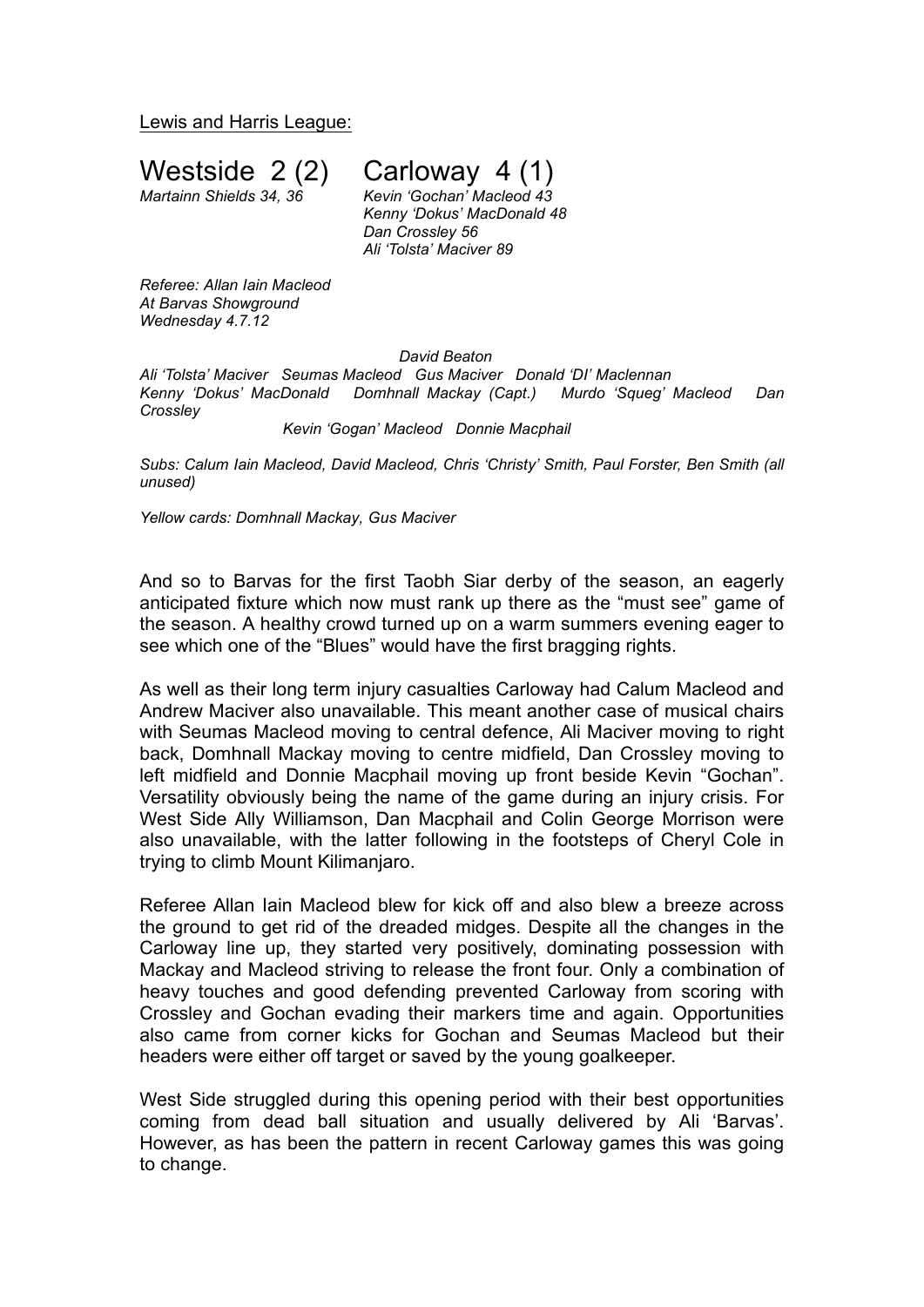The home team were starting to gain in confidence and on 34 minutes they got their reward. Clinton who was his usual busy self managed to work the ball to Scott Graham at the edge of the box. He played a great ball to Martainn Shields who had evaded his marker and he dispatched the ball into the net in some style.

Carloway immediately retaliated and after a great move on the right Kenny Dokus played a great cross to the back post. Crossley however could not keep his header down and the ball ended up on the roof of the net. His next involvement in the game would be totally different.

With his back to goal on the halfway line and under no real pressure he inexplicably played the ball straight to Shields who easily beat Beaton again. 2-0 to West Side after 36 minutes and a real mountain to climb for Carloway, just like Colin George.

If a team is to come back from a two goal deficit there has to be game changing moments. We were about to witness two of these.

Firstly, on 40 minutes, Ali Barvas was left with far too much room in the box. However instead of squaring to the unmarked Shields he chose to shoot. Beaton pulled of a great save and all Carloway breathed a sigh of relief or was that the neutral linesman in a Carloway rain jacket?!!

Then, on 43 minutes came the next game changing moment. A long ball from the West Side defence released Clinton on the left wing. In slid Seamus to win the ball fairly and cleanly. He immediately released Murdo Squegg, who quickly spotted Gochan in space. Gochan easily outpaced his marker, went round the goalie and scored to make 2-1. Game on.

Half Time West Side 2 v Carloway 1

Gochan's goal had obviously given Carloway a lot of confidence and they started the second half at high speed. This was going to pay with some style.

On 48 minutes, Mackay played the ball to Macphail inside the box. He then managed to return the ball to an unmarked Kenny Dokus, who finished easily.2-2.

On 49 minutes a free kick by Dokus was saved with some difficulty by the West Side keeper. Two minutes later Gochan took advantage of indecision in the West Side defence but could only find the side netting. However the inevitable was only delayed and what a goal we were about to witness.

On 56 minutes, Crossley gathered the ball just inside the West Side half. Ignoring the obvious pass to Gochan he cut inside beating his marker easily. He then drove at the centre of the defence where a big gap opened up. The West Side defenders were unable to tackle him and he shot home from 18 yards. A great goal and captured on video by his mother. Just as well Dan